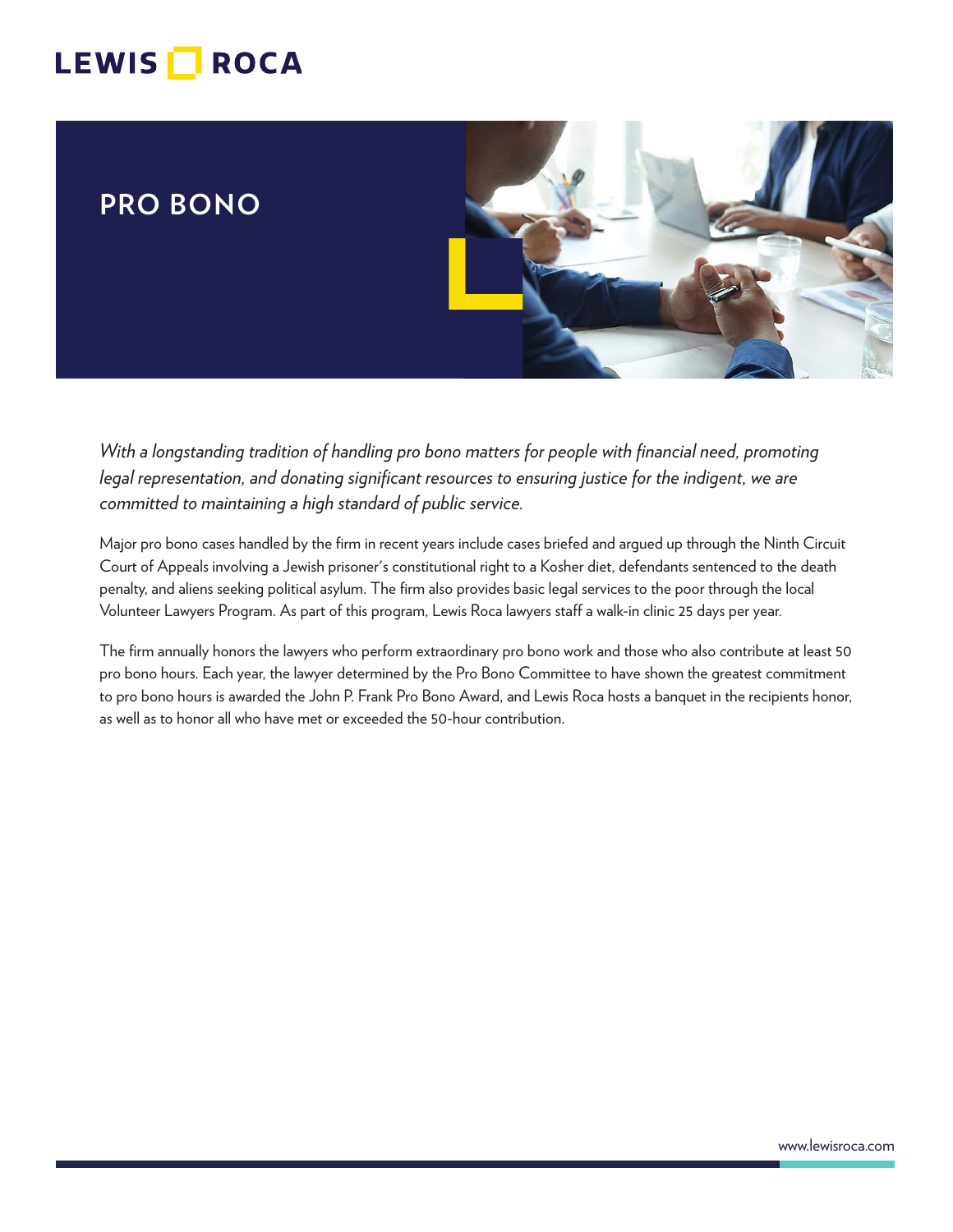## LEWIS **ROCA**

#### **PRO BONO**

### **Pro Bono Award Winners 2017 - 2020**



Partner Partner



Melanie V. Pate Abraham G. Smith



Meng Zhong Partner

## **Dedicated to Service**

Our Pro Bono Committee is comprised of partners and associates across the firm. Pro bono service is encouraged and considered in associate evaluations. Cases are supervised the same as other matters within the firm. In fact, we look at pro bono matters as a way to give courtroom experience to new associates, and to team with partners for supervision and advice. We also provide and encourage pro bono matters for our transactional lawyers.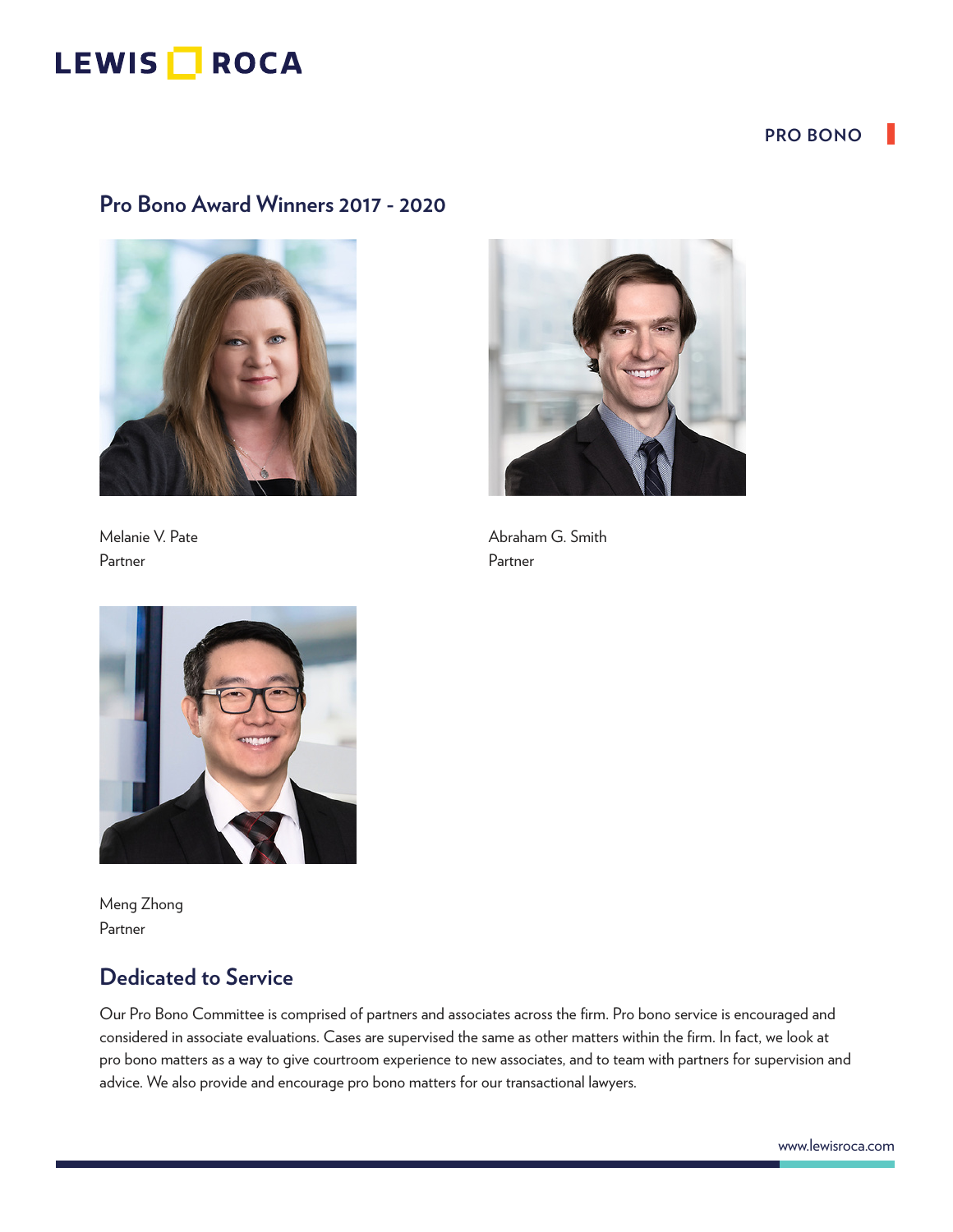## LEWIS **ROCA**

#### **PRO BONO**



#### **Asylum Win**

In collaboration with the Florence Immigrant & Refugee Rights Project, Melanie Pate successfully represented two LGBT immigrants from Cuba who were seeking asylum in the United States.

|  | <b>Since 1958</b><br><b>LEGAL AID CENTER</b> |
|--|----------------------------------------------|
|  | <b>FF f of Southern Nevada</b>               |
|  |                                              |

#### **Protecting Children**

Dan Waite, assisted by Meng Zhong, represented new-born in termination of parental rights of drug-addicted parents and to place in custody and home of a loving relative.



#### **Access to Justice**

Melanie Pate and Rob Charles were acknowledged as two of the Arizona Bar Foundation's Top 50 Pro Bono Attorneys for 2020.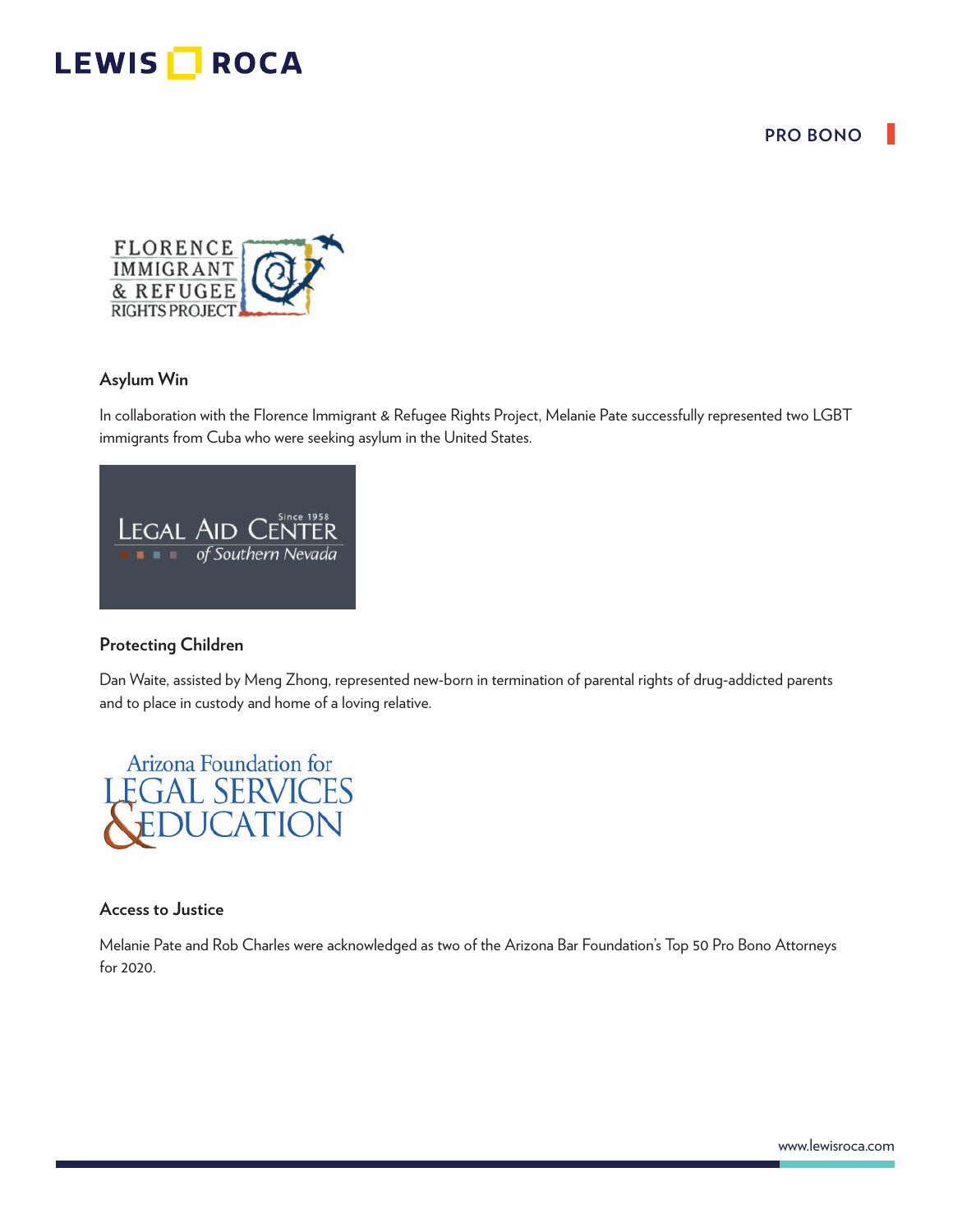**PRO BONO**





#### **Fighting for Asian Americans' Civil Rights**

In 2020, Jimmy Kwun received the pro bono volunteer of the year award from the Citizenship Clinic at Asian Americans Advancing Justice - LA.



#### **Helping Immigrant Children**

Sami Schilly, Olga Katsnelson, and Warren Bleeker represent unaccompanied children in immigration proceedings in collaboration with KIND (Kids in Need of Defense).



#### **Building Communities Up**

Stephen Johnson regularly provides transactional pro bono representation to Habitat for Humanity assisting its efforts to help working individuals and families build and buy their own homes.